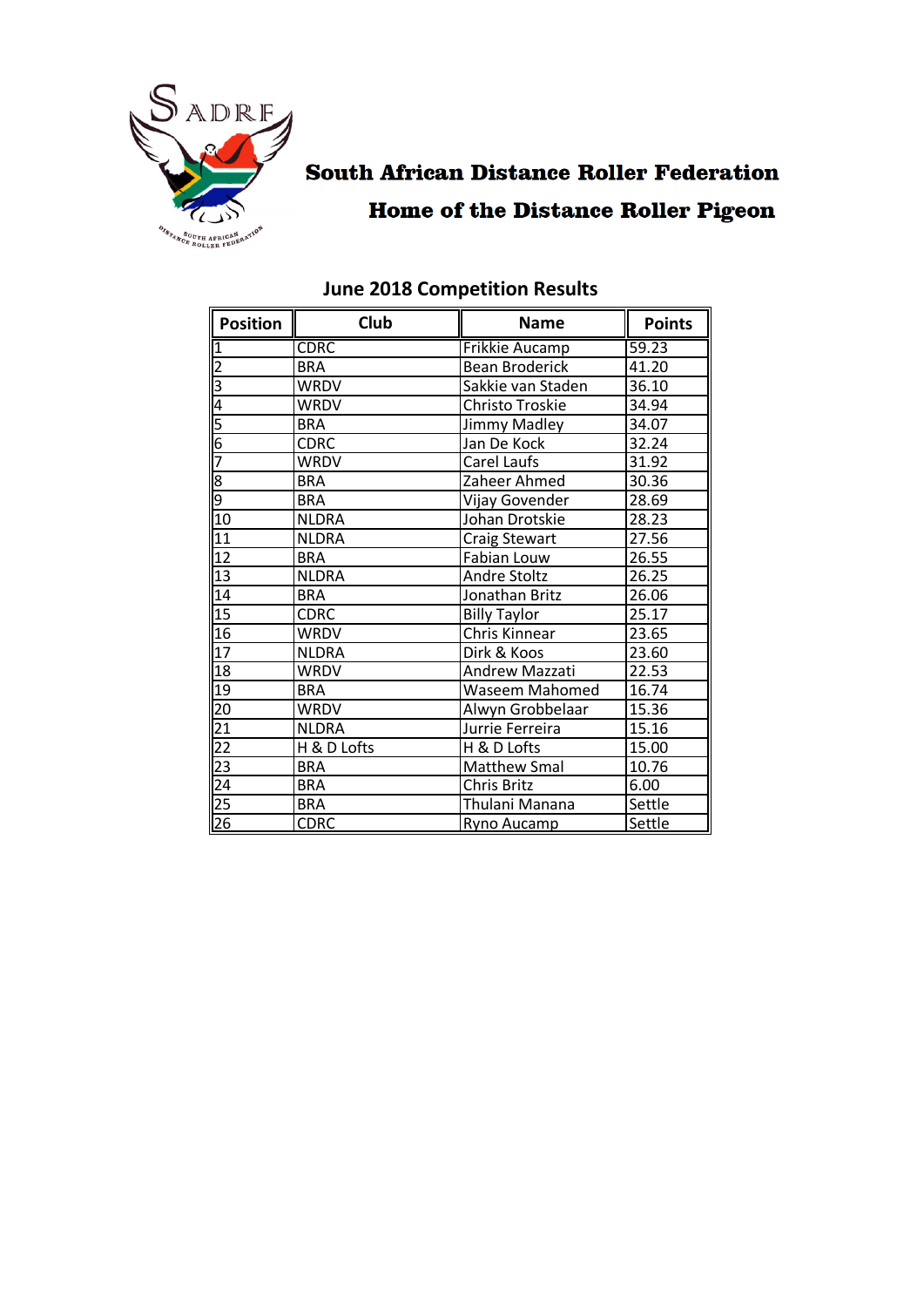

## **South African Distance Roller Federation Home of the Distance Roller Pigeon**

| <b>Position</b>                                                                     | <b>Club</b>  | <b>Name</b>           | <b>Points</b> |
|-------------------------------------------------------------------------------------|--------------|-----------------------|---------------|
| $\overline{1}$                                                                      | <b>CDRC</b>  | Frikkie Aucamp        | 172,48        |
|                                                                                     | <b>BRA</b>   | Vijay Govender        | 115,27        |
|                                                                                     | <b>WRDV</b>  | Carel Laufs           | 110,48        |
|                                                                                     | <b>WRDV</b>  | Sakkie van Staden     | 107,78        |
|                                                                                     | <b>NLDRA</b> | Andre Stoltz          | 98,30         |
|                                                                                     | WRDV         | Christo Troskie       | 92,93         |
|                                                                                     | <b>NLDRA</b> | Johan Drotskie        | 91,57         |
| $\frac{2}{3}$ $\frac{3}{4}$ $\frac{5}{5}$ $\frac{6}{7}$ $\frac{7}{8}$ $\frac{9}{9}$ | <b>WRDV</b>  | Chris Kinnear         | 88,81         |
|                                                                                     | <b>BRA</b>   | Zaheer Ahmed          | 88,63         |
| 10                                                                                  | <b>NLDRA</b> | <b>Craig Stewart</b>  | 82,76         |
| 11                                                                                  | <b>BRA</b>   | <b>Bean Broderick</b> | 74,31         |
| 12                                                                                  | <b>NLDRA</b> | Dirk & Koos           | 73,59         |
| 13                                                                                  | <b>BRA</b>   | Jonathan Britz        | 69,03         |
| 14                                                                                  | <b>CDRC</b>  | Jan De Kock           | 59,67         |
| 15                                                                                  | <b>BRA</b>   | Jimmy Madley          | 58,31         |
| 16                                                                                  | <b>NLDRA</b> | Jurrie Ferreira       | 55,15         |
| 17                                                                                  | <b>WRDV</b>  | Alwyn Grobbelaar      | 51,56         |
| 18                                                                                  | <b>CDRC</b>  | <b>Billy Taylor</b>   | 44,50         |
| $\overline{19}$                                                                     | <b>BRA</b>   | Waseem Mahomed        | 38,62         |
| 20                                                                                  | <b>NLDRA</b> | Dawid Pretorius       | 36,08         |
| $\frac{21}{22}$                                                                     | <b>BRA</b>   | <b>Matthew Smal</b>   | 27,36         |
|                                                                                     | <b>BRA</b>   | Fabian Louw           | 26,55         |
|                                                                                     | <b>WRDV</b>  | Andrew Mazzati        | 22,53         |
|                                                                                     | <b>CDRC</b>  | Ryno Aucamp           | 16,41         |
| $\frac{23}{24}$<br>$\frac{25}{26}$                                                  | <b>WRDV</b>  | H & D Lofts<br>15,00  |               |
|                                                                                     | <b>BRA</b>   | Chris Britz<br>6,00   |               |
| $\overline{27}$                                                                     | <b>BRA</b>   | Thulani Manana        | 0,00          |
| $\overline{28}$                                                                     | <b>BRA</b>   | Shareef Ngoma<br>0,00 |               |

#### **June 2018 League Point**